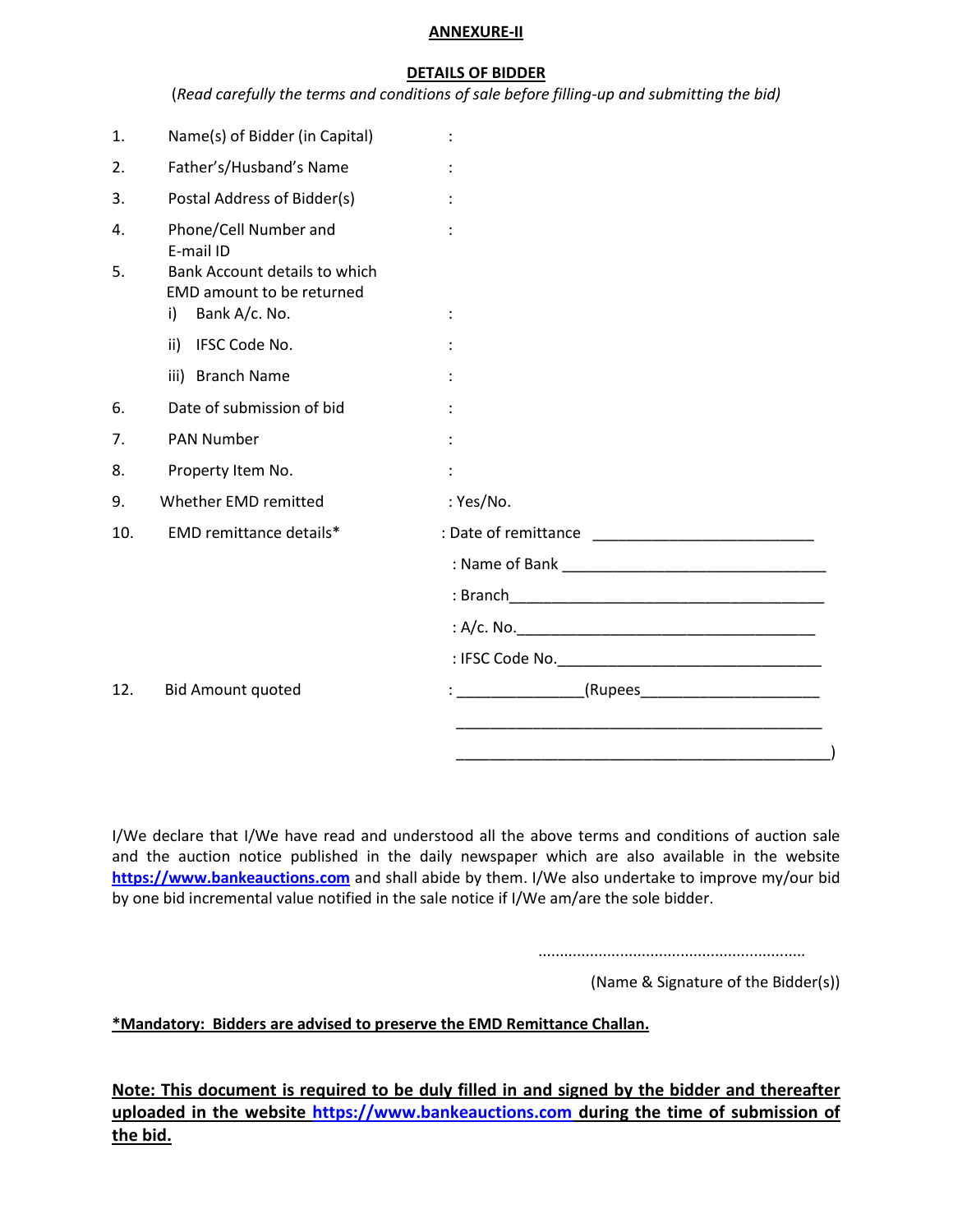#### **ANNEXURE-III**

## **DECLARATION BY BIDDER(S)**

| To:                     | Date: |
|-------------------------|-------|
| The Authroised Officer, |       |
| Bank Of India,          |       |

1. I/We, the bidder/s do hereby state that, I/We have read the entire terms and conditions of the sale and have understood them fully. I/We, hereby unconditionally agree to abide with and to be bound by the said terms and conditions and agree to take part in the Online Auction.

- 2. I/We declare that the EMD and other deposit towards purchase-price were made by me/us as against my/our offer and that the particulars of remittance given by me/us in the bid form are true and correct.
- 3. I/We further declare that the information revealed by me/us in the bid document is true and correct to the best of my/our belief. I/We understand and agree that if any of the statement/information revealed by me/us is found to be incorrect and/or untrue, the offer/bid submitted by me/us is liable to be cancelled and in such case, the EMD paid by me/us is liable to be forfeited by the Authorised Officer and that the Authorised Officer will be at liberty to annul the offer made to me/us at any point of time.
- 4. I/We understand that in the event of me/us being declared as successful bidder by the Authroised Officer in his sole discretion, I/We are unconditionally bound to comply with the Terms and Conditions of Sale. I/We also agree that if my/our bid for purchase of the asset/s is accepted by the Authorised Officer and thereafter if I/We fail to comply or act upon the terms and conditions of the sale or am/are not able to complete the transaction within the time limit specified for any reason whatsoever and/or fail to fulfill any/all of the terms and conditions, the EMD and any other monies paid by me/us along with the bid and thereafter, is/are liable to be forfeited by the Authroised Officer.
- 5. I/We also agree that in the eventuality of forfeiture of the amount by Authroised Officer, the defaulting bidder shall neither have claim on the property nor on any part of the sum for which it may be subsequently sold.
- 6. I/We also understand that the EMD of all offerer/bidders shall be retained by the Bank and returned only after the successful conclusion of the sale of the Assets. I/we state that I/We have fully understood the terms and conditions of auction and agree to be bound by the same.
- 7. The decision taken by Authorised Officer in all respects shall be binding on me/us.
- 8. I also undertake to abide by the additional conditions if announced during the auction including the announcement of correcting and/or additions or deletions of times being offered for sale.

**Note: This document is required to be duly filled in and signed by the bidder and thereafter uploaded in the website [https://www.bankeauctions.com](https://www.bankeauctions.com/) during the time of submission of the bid.**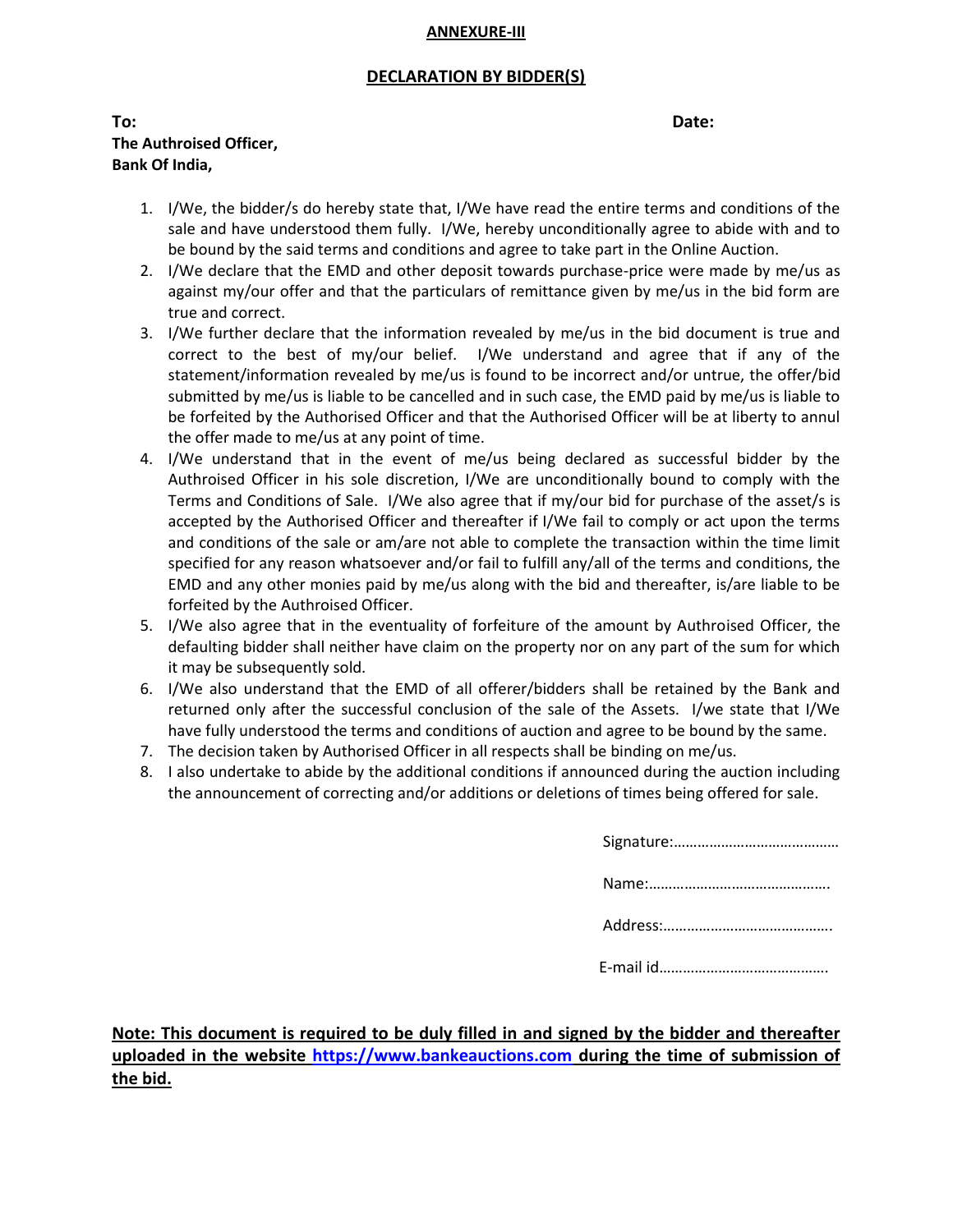#### **Annexure – IV**

## **Confirmation by Bidder Regarding Receipt of Training**

**To, The Authroised Officer, Bank Of India,**

**Sub: Confirmation regarding receipt of e- Auction Training.**

### Dear Sir,

This has reference to the Terms & Conditions for the e-Auction mentioned in the Tender document and available on the website **[https://www.bankeauctions.com](https://www.bankeauctions.com/)**

I/We confirm that:

- a. I/We have read and understood the Terms and Condition governing the e-Auction as mentioned in Tender Document available on the website [https://www.bankeauctions.com](https://www.bankeauctions.com/) and also e-Auction notice published by Bank Of India in daily newspapers and unconditionally agree to them.
- b. I/We also confirm that we have taken training on the on-line bidding/auction and confirm that we are fully conversant with the functionality and process.
- c. I/We confirm that bank and **M/S. C1 India Pvt. Ltd.**, shall not be liable & responsible in any manner whatsoever for my/our failure to access & bid on the e-Auction platform due to loss of internet connectivity, electricity failure, virus attack, problems with the PC, any other unforeseen circumstances etc. before or during the auction event.
- d. We, hereby confirm that we will honour the Bids placed by us during the e-Auction process.

With regards

**Signature of the Bidder:**

**Name of Bidder:**

**Date:**

**Address of Bidder:**

 **Copy to: C1 India Pvt Ltd, Udyog Vihar, Phase 2, Gulf Petrochem building, Building No. 301,Gurgaon, Haryana. Pin: 122015, e-mail ID: [support@bankeauctions.com](mailto:support@bankeauctions.com) Note: This document is required to be duly filled in and signed by the bidder and thereafter sent the scanned copy of that to the Authorised Officer, Bank Of India mentioned in the Sale Notice just after availing training on e-Auction with a copy to [support@bankeauctions.com](mailto:support@bankeauctions.com)**